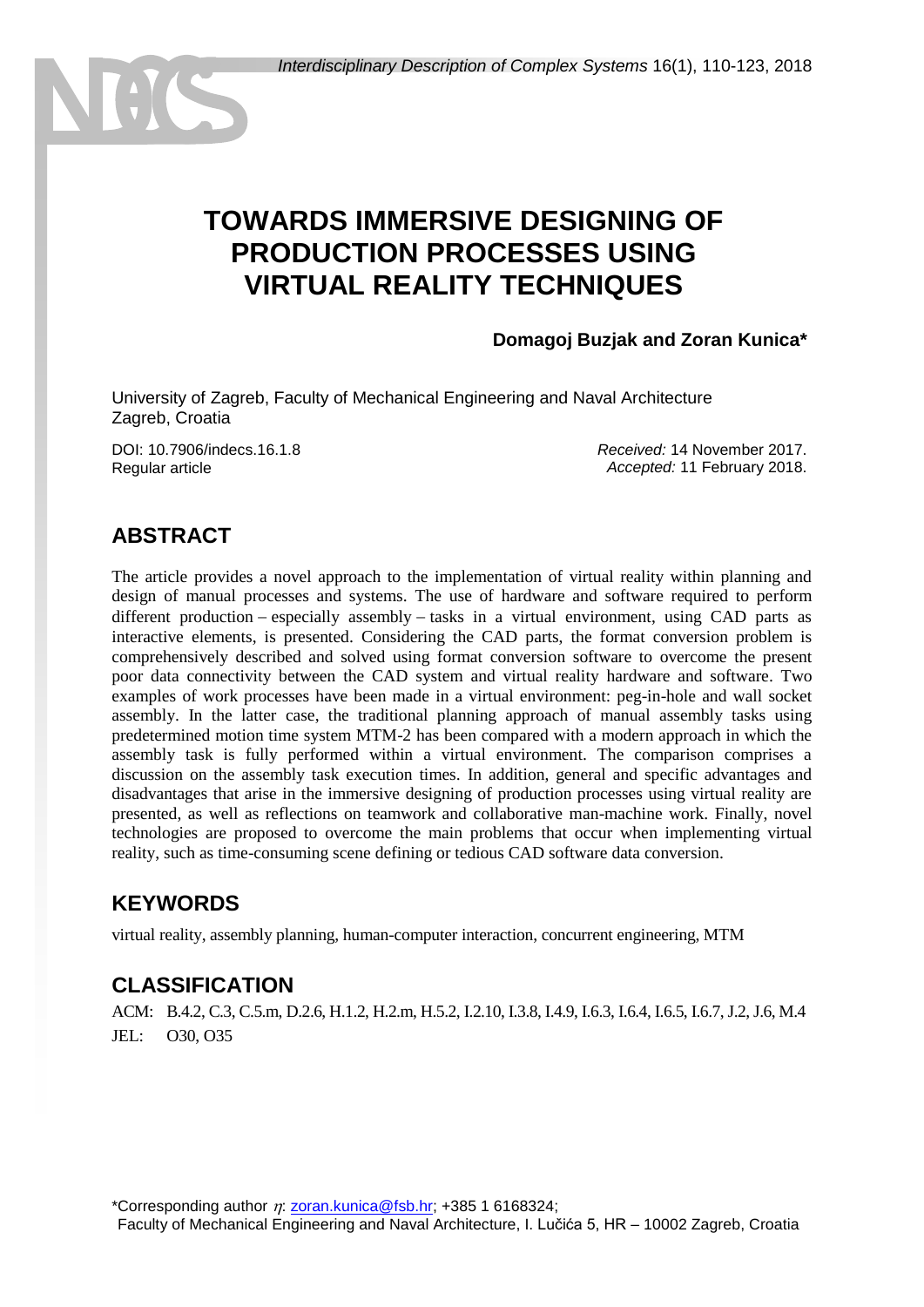### **INTRODUCTION**

Virtual reality (VR) is a computer-generated interface that imitates reality and allows user interaction in that imaginative world by specific interaction devices such as head mounted displays, haptic gloves, motion trackers and sensors. A key element of a created interface is interaction. A special impact of VR can be foreseen regarding further exploitation of human mental and motor sensing in work processes [1]. Thanks to the interaction devices, it is possible to interact with different objects within VR which help in carrying out different types of work or production processes. In the past, VR devices were rare, and researchers were forced to make special type of device that could deal with VR content since commercial VR devices were not available as they are today (e.g. Oculus and HTC Vive). Regardless of these limiting circumstances, a lot of quality research is done in the field of virtual assembly, virtual prototyping and virtual manufacturing. De Sa and Zachmann [2] investigated the steps needed to apply VR for virtual prototyping to verify assembly and maintenance processes in automotive and aerospace industries. Such processes are also applicable for shipbuilding or any other industry and even services. Further, manufacturing can also be observed and improved using modern VR techniques: Iwata et al. [3] stated that "virtual manufacturing is defined as a computer system which is capable of generating information about the structure, status, and behaviour of a manufacturing system as can be observed in a real manufacturing environment." So, "VR holds great potential in manufacturing applications to solve problems before being employed in practical manufacturing, thereby preventing costly mistakes." [4]. Boothroyd and Dewhurst [5] revealed a long ago that "the assembly process often drives the majority of the cost of a product", what makes research in this area constantly important. Thus, VR is applicable for design and analysis of human work and activities in manufacturing and production, but generally and moreover, for all processes, industries and services which include some kind of human labour. In the case of very complex products such as ships, there is a big database of 3D models with a huge amount of data. VR can help to manage and visualise model lot easier using supporting VR prototyping and is therefore widely used in early design phases (concept design), simulations and training methods [6] that can enhance the overall experience to overcome the negativity of physical models. And finally, immersification of a process by VR, eventually and gradually leads to a fully automatic process.

When it comes to process design and human resource planning, various empirical methods, as well as the concurrent engineering (CE), yielded results that showed the importance of training in achieving higher performance [7]. Virtual training can be very easily accomplished in a virtual environment that is by itself safe and without a possibility of hurting workers. As an example, in the field of the shipbuilding industry, VR is applied in the study of the escape routes or army crew training in the vessels like submarines where problems with lack of evacuation space exist: "Simulation is the other important activity where jobs like painting and welding are known to be difficult and one of the most important processes in ship construction. These processes are cost-effective and also directly related to the quality of the ship under construction. So, it is particularly important to train workers so that they can paint evenly on large surfaces with a uniform thickness and [that] they can weld properly too." [8]. Further, Smith [9] believes that "concurrent engineering can be seen as a summary of best practice in product development." Helander et al. [10] concluded that "the trend toward global manufacturing and geographically distributed work appear to be shaped by the consumer demand for more individualized products and a more direct connection between the customer, designer and manufacturer." When constructing the large-scale products such as a ship or any other vessel, where construction offices are often not located at the same place, the connection of all types of people involved in developing process can be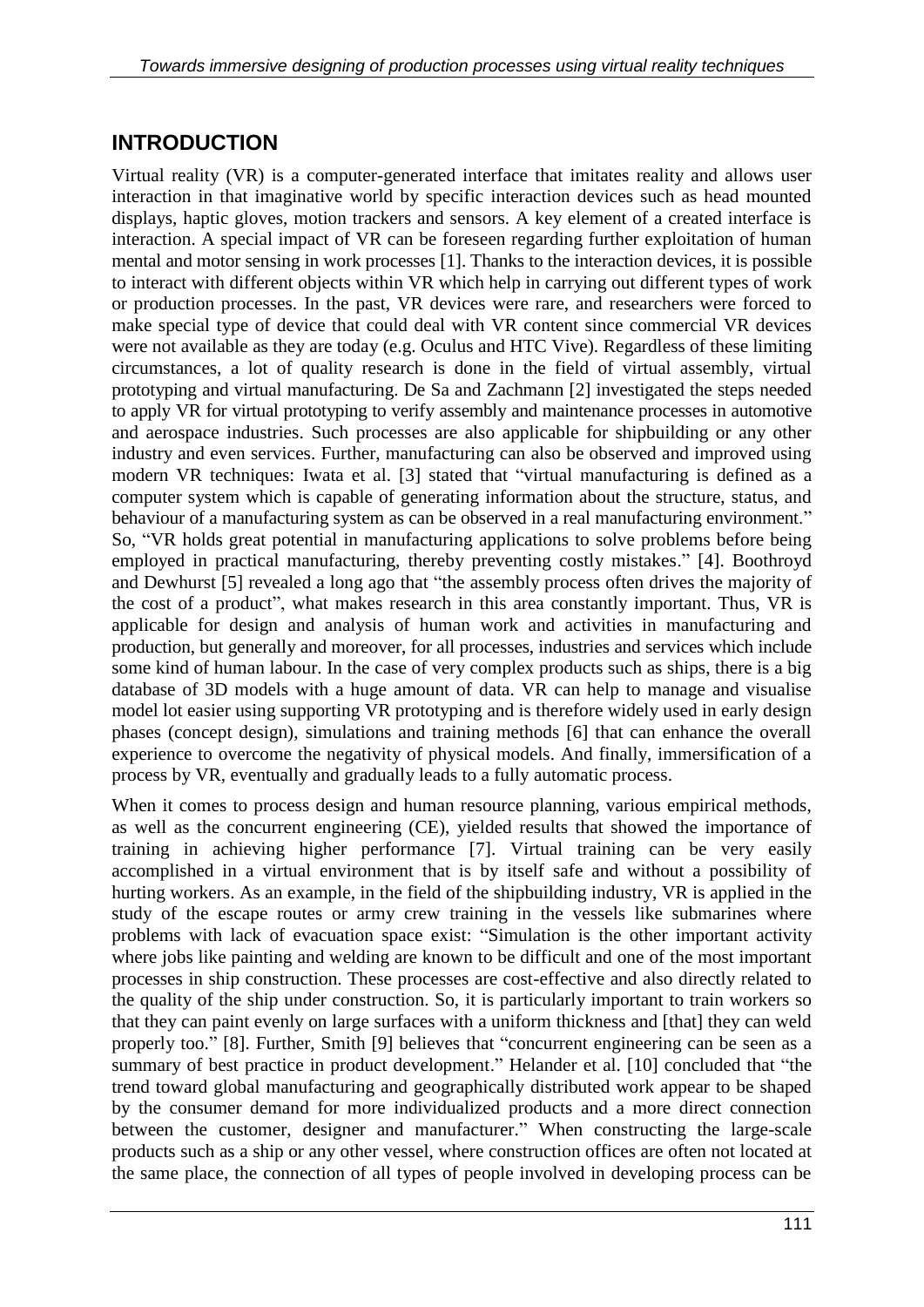very cost effective. Using VR techniques, the connection between the customer, designer and manufacturer is easier to achieve, even without physical presence. The advantage of 3D immersive visualisation of the ship in an immersive environment is the "ability to have geographically distributed participants sharing space with each other and the objects under discussion. This allows the different participants to point at specific objects in the scene or set the parameters of the simulation to specific values to clarify the information. It gives the users a common context for their discussions, especially in international collaborations." [8].

Except in the field of virtual training and virtual design, VR techniques can further significantly enhance the existing processes through their virtual process planning. In addition to manufacturing and production, the potential of virtual process planning is recognised in medical [11] and dental [12] services.

The unavoidable term implied by VR is immersion. The concept of immersion comprises generating of a 3D virtual reality image that appears to surround the user, where the image is generated through a computer screen or system. The sense of immersion can vary from nonimmersive VR to fully immersive VR. With regard to the levels, VR has recently been divided into a non-immersive, semi-immersive and fully immersive virtual reality [13]. However, due to the newly presence of commercial versions of VR systems, the situation changes and the level of semi-immersive virtual reality is practically lost. Therefore, the new division of VR could only be done in two categories: non-immersive and fully immersive virtual reality. Table 1 shows the differences between these two levels.

**Table 1**. Levels of virtual reality.

| <b>Level</b>       | <b>Input devices</b>                                                       | <b>Output devices</b>                                                               | Reso-<br>lution | <b>Sense of</b><br>immersion | Inter-<br>action | <b>Price</b>                     |
|--------------------|----------------------------------------------------------------------------|-------------------------------------------------------------------------------------|-----------------|------------------------------|------------------|----------------------------------|
| Non-<br>immersive  | Mice, keyboards,<br>joysticks and<br>trackballs                            | Standard high<br>resolution<br>displays, multiple<br>displays,<br>projector screens | High            | None or<br>low               | Low              | Low cost<br><b>VR</b><br>systems |
| immersive<br>Fully | Haptic/motion<br>tracking/motion<br>recognition devices,<br>voice commands | Head mounted<br>display                                                             | Medium          | High                         | High             | Medium<br>cost VR<br>systems     |

VR has an increasing importance in product design and process and system planning. It is about the use of an immersive  $-$  powerful interactive tool, which includes visualisation and haptics for simulation - consideration and evaluation of previously faithfully crafted constructs in an equally faithful environment. VR thus enables better design results; so, on the one hand, it is a natural technological development of design activities, while on the other hand it involves the evaluation and verification of traditional design approaches and methods. Furthermore, even the entire plant can be simulated in a virtual environment. Factory simulation for immersive investigation has been presented by [14], and although no direct manipulation of objects is possible, VR produced quality results and earlier identification of problems than when using conventional simulations. In industry, the competition is challenging and new methods and enhancements need to be developed fast. To keep the track with the competition, novel technologies must be implemented as soon as possible, immediately when their efficiency is approved. From all the aforementioned, it is evident that the VR provides a unique approach to problem solving, especially in the area of designing of product and work processes. Moreover, software packages have been developed for virtual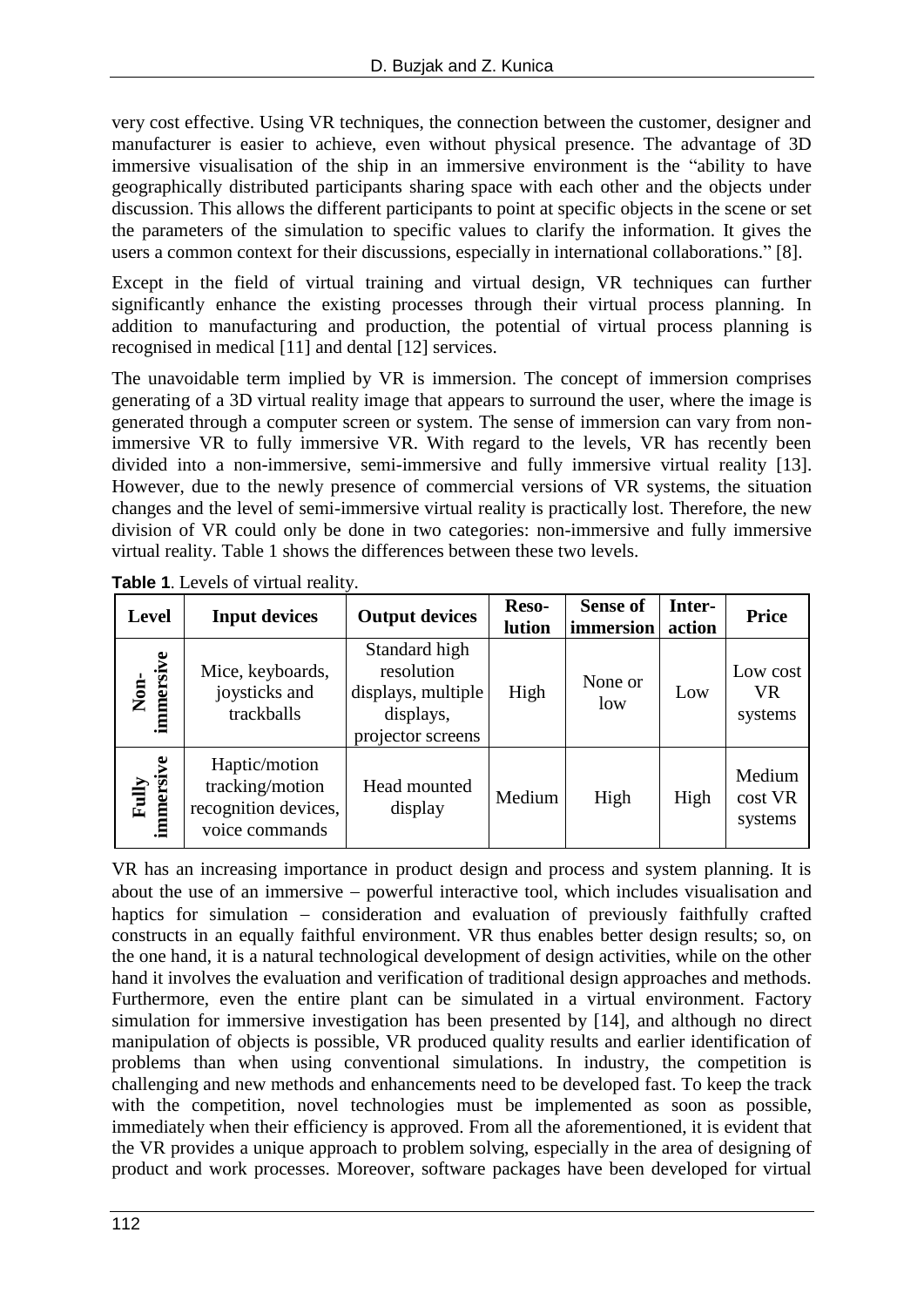applications in manufacturing (e.g. CATIA/DELMIA, Siemens NX). For example, according to [4]: "DELMIA package provides authoring applications that can be used to develop and create virtual manufacturing environment to address process planning, cost estimation, factory layout, ergonomics, robotics, machining, inspection, factory simulation, and production management." Likewise, Siemens NX software is an integrated product design (CAD), engineering (CAE) and manufacturing (CAM) solution that helps deliver better products faster and more efficiently. In the field of shipbuilding, FVIEWER VR software developed by SENER and fully integrated into FORAN environment gives the user a possibility to review the ship 3D model, detect collisions, walk through and interrogate with the model, measure clearances, make annotations and many other features [8].

However, apart from the mentioned above, VR is generally still not satisfactory represented in various CAx software packages: despite the advances regarding the nearer past, when the user of VR systems "in spite of using some immersive visualisation tools, e.g. head-mounted display (HMD) with tracking technology and VR gloves, does not perceive an artificial computer world as real, because while interacting with any VE object it is not possible to feel the interaction with gravity (and other) forces and inertia of mass-objects" [15].

To change that, bimanual haptic interaction backed by powerful hardware and software tools should be used, as proposed: "Considering the importance of bimanual interaction in real life, not using both of our hands could lead to a loss of efficiency or immersion for a certain number of tasks. ... Haptics can greatly enhance the immersion of a user into a simulated or remote environment by stimulating the tactile and proprioceptive senses" [16]. Not including haptic devices will result in limiting environment due to the lack of force feedback which is extremely important in the most assembly operations.

This paper will focus on creating a virtual work environment as realistic as possible, without haptic devices, and it is based on the research conducted in [17]: Manual assembly task analysis may be performed using Oculus Rift DK2 HMD and Leap Motion Controller, with bimanual interaction with objects in the environment. Designing of manual production or work processes, especially in large-scale production like shipbuilding where thousands of parts should be assembled, significantly contribute to the overall costs of a product and therefore should be carefully developed, measured and evaluated. For manual assembly task analysis, tools like predetermined motion time system MTM (Methods-Time Measurement), are nowadays traditionally established in the industry, enabling description, design, evaluation and improvement of human manual work. MTM is based on subdividing of a worker's manual operations into basic motions such as GET, PUT, REGRASP etc. that have  $corresponding - predetermined and standard execution times. Thus, while many supporting$ tools are available for production planning (e.g. Tecnomatix Plant Simulation or visTABLE), there is no such support for planning manual work using VR. The results of VR assembly planning and classic assembly planning using the system MTM-2 (one of the versions of the MTM system) will be compared on the basis of wall socket assembly task [18]. Recently, new methods to improve the traditional approach to MTM system with support for real walking was implemented [19].

### **CONNECTING CAD AND VR**

VR techniques can lead to enhancement and improvement of existing processes and services, especially in environments where interaction between human and system elements is important. As the techniques of VR have an increasing significance, it is most likely that the new principles and advantages that the virtual environment can provide will result with even broader use of VR techniques. Apart from the application in the areas of assembly of components, quality control, virtual plant simulations and virtual training tasks, many other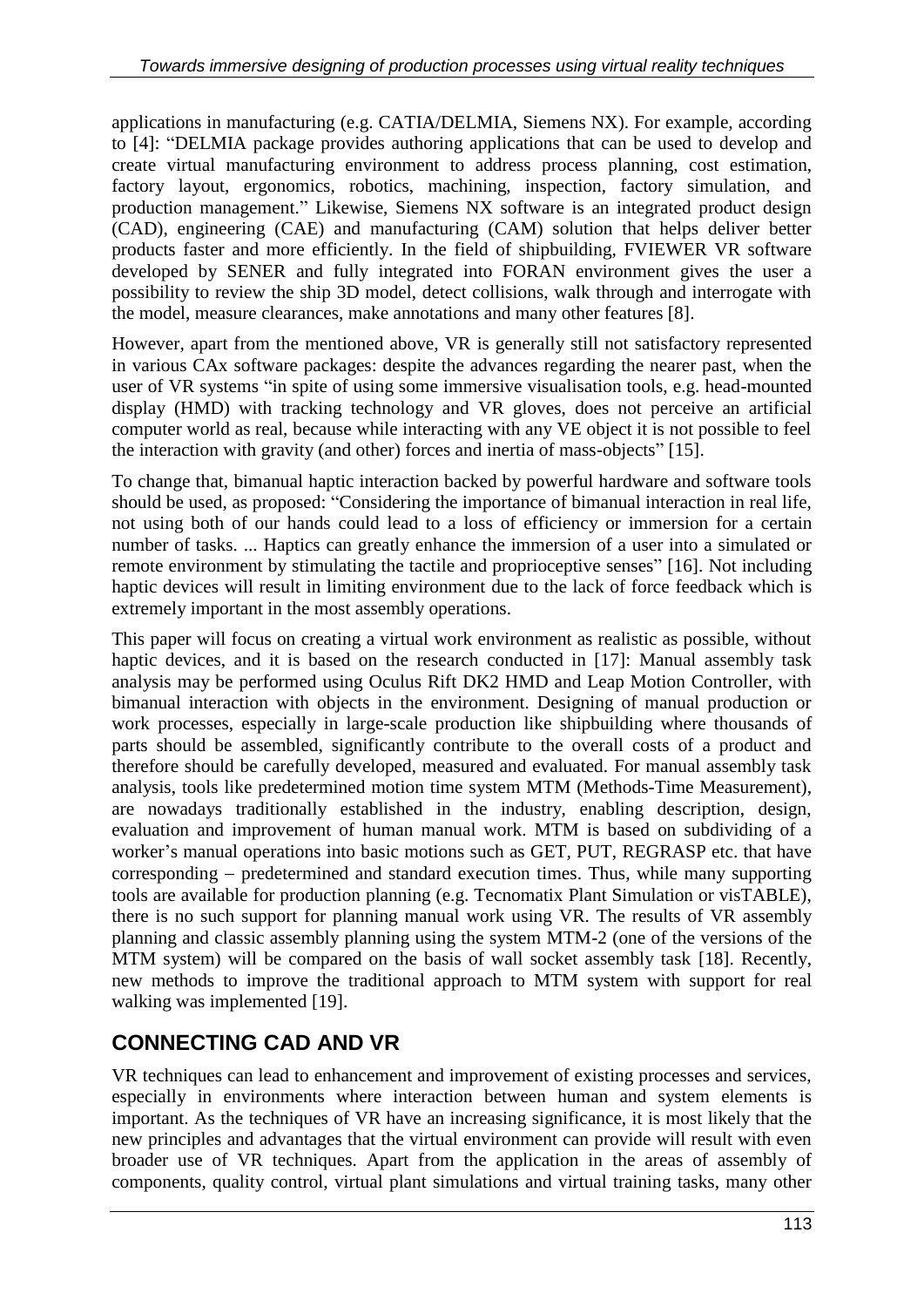studies are conducted on this subject. The interaction elements in created virtual environment will be parts generated in CAD software. The realisation of connecting CAD and VR system is relatively new because commercial VR systems came to the market only a few months ago. On the other hand, CAD systems like CATIA were developed decades ago and even such newer systems are still relatively old in comparison with novice VR technology. Due to all of the above, it can be expected that interaction between CAD and VR will result in numerous problems such as incompatibility and lack of mutual support. However, format conversion issue existed in the near past, when it was more complex to show CAD file on VR platform using VRML. Although there are certain improvements, the problem remains the same. As de Sa and Zachmann [2] concluded, "to avoid that designers have to become familiar with different software tools, the number of interfaces must be kept low. To achieve that the two worlds need to be integrated, at least to a higher degree than present today." Also, they emphasised that "VR will not become a widespread tool in manufacturing industries before it is seamlessly and completely integrated into the existing CAx and IT infrastructure."

In order to connect CAD geometry and VR platforms such as low-budget Google Cardboard or Oculus Rift, it is necessary to adapt the output geometry of the CAD part to a particular type of software that allows creating a virtual environment for selected platforms. Considering intuitive and user-friendly interface, the development software that will be used in this work is Unity3D. Apart from the Unity3D, other 3D game engine software such as CryEngine or Unreal could have been used to create a virtual environment in which the following tasks would be performed. However, using other engine would result in different procedures and setup parameters to define the environment, so the most convenient software to use in this project was shown to be Unity3D.

Unity3D is the game engine and has support for more than 20 different platforms. The software has direct support for recognising formats .FBX, .dae, .3DS, .dxf and .obj. Since conventional CAD software does not provide the ability to save output geometry in any of the before mentioned formats, a format converter will be used to achieve the desired compatibility between CAD parts and VR systems. The most convenient software for format conversion is Autodesk 3DS Max, with the ability to import various file formats, such as .CATPart & .CATProduct (CATIA), SLDPRT & SLDASM (SolidWorks), PRT & ASM (ProE) but also for universal formats like STEP or IGES. The ability to import nearly all types of formats from the most widely used CAD software allows to save and export desired geometry in a format supported by Unity3D (Fig. 1). After format conversion, to display the crankshaft on the Google Cardboard platform (Fig. 2), there are several additional things that should be done, in terms of software installation, settings and programming.

Incorporating CAD geometry into virtual environment provides 3D immersive experience, easier visualisation and creation of an impression of reality, but also the ability to scale objects, where objects of bulky dimensions can be reduced, resulting in easier imagery and manipulation of parts. However, without including advanced interaction devices into a virtual environment, the user has no ability to move or interact with objects because they are static. For the objects to be dynamic, intensive programming work should be done for each individual object (if there are different movement rules between objects), resulting in time consumption and limiting environment. Also, it is important to use scripts to define behaviour, the functionality of objects and more complicated interactions and relationships between them [15]. Due to the disadvantages of displaying content on the Google Cardboard platform, the Oculus DK2 platform will be used. Oculus provides a number of advantages primarily in terms of the quality and reality of virtual visualisation compared to the mobile platform. Also, Oculus uses computer resources to display content directly, unlike Cardboard, where smartphone resources are used, which significantly deviate from the computer component's performance.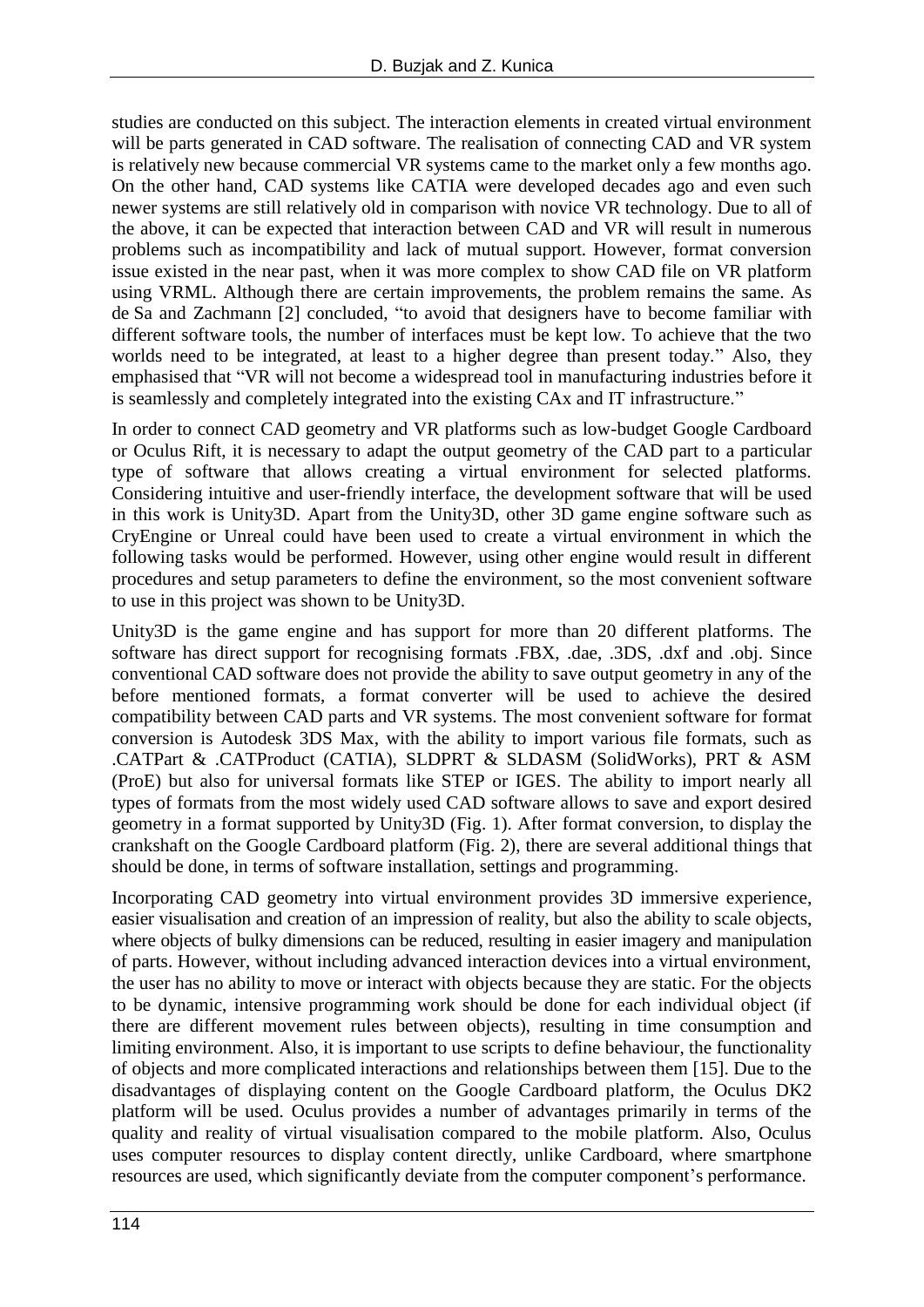

**Figure 1**. Format conversion on part crankshaft in the software Autodesk 3DS Max.



**Figure 2.** Crankshaft displayed in Unity3D (Cardboard view).

By means of Oculus Rift and Leap Motion Controller a user is able to interact and manipulate with parts. The procedure of format conversion remains the same, with the only difference in different build platform which is in this example Windows (The other platforms are: Mac, Linux, Android, iOS etc.).

#### **PROCESS DESIGN USING VR**

In a virtual environment, peg-in-hole and assembly of wall socket tasks will be solved using Oculus Rift and Leap Motion Controller (Fig. 3). In the example of the assembly of the wall socket, the task execution time in the virtual environment will be measured and then compared with the results of a traditional planning approach which uses predetermined motion time system MTM-2.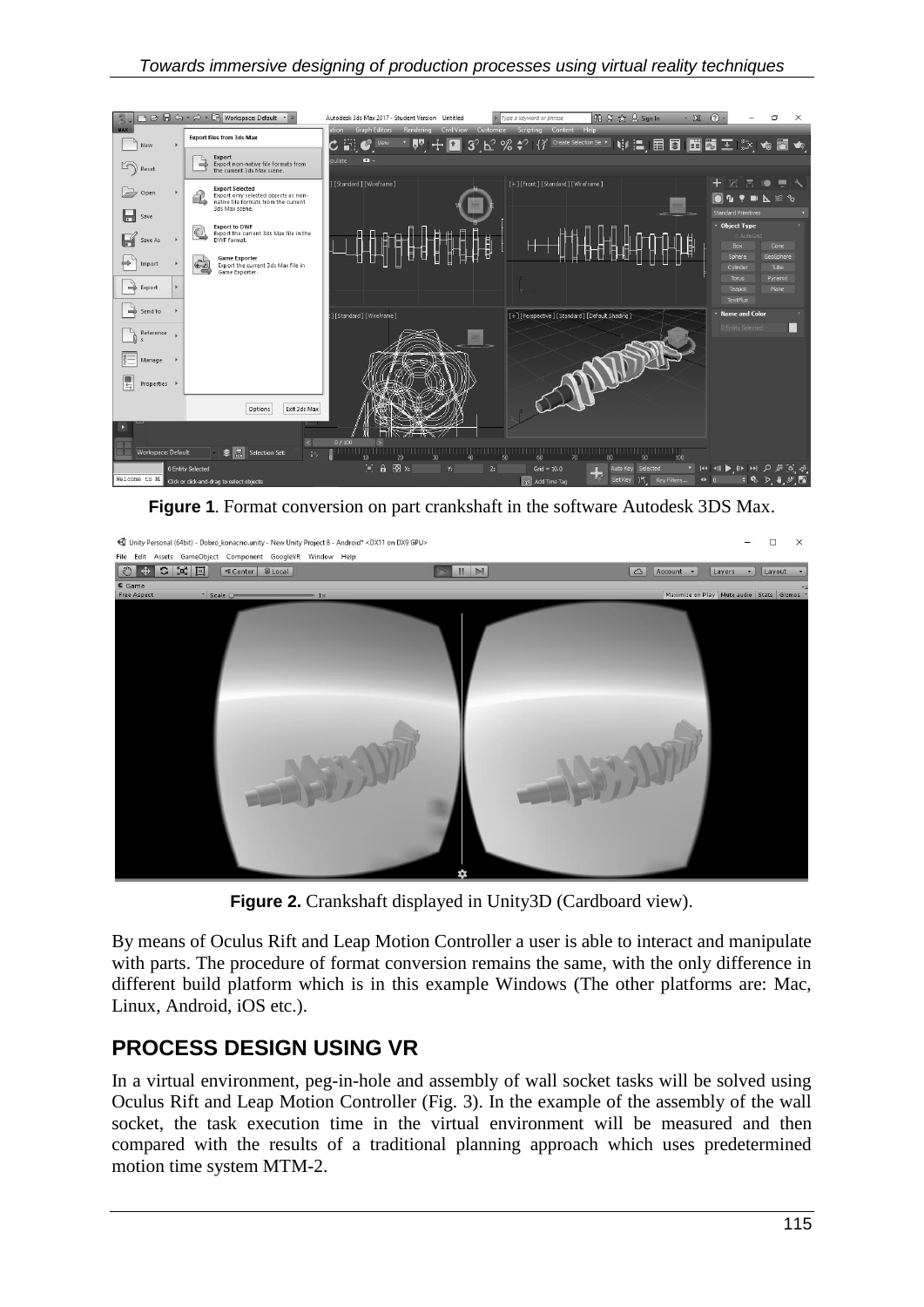

**Figure 3.** Experimental work environment for virtual solving of assembly tasks.

#### **PEG-IN-HOLE**

Peg-in-hole still remains as one of the major problems in part assembly processes, regardless of whether the parts are assembled manually by human hand or automatically by a robot. Numerous studies have been carried out in this area (e.g. [20]), but solving peg-in-hole task in virtual environment actualises this problem yet again.

In order to successfully complete the assembly task, several actions are required: 1. Locate the peg and hole in virtual environment (Fig. 4); 2. Grab the peg; 3. Place the peg above the hole; 4. Align the peg and the hole axes; 5. Insert the peg in the hole.



**Figure 4.**The peg and the hole in a virtual environment.

Carrying out tasks in a virtual environment cannot entirely replicate the real process of assembly task (where due to tolerancing and even surface damage, large extraction force or the complete inability to pull out the peg out of the hole may occur), but it may sufficiently well articulate the action of the difficult insertion of the peg into the hole, primarily due to the physics that is an integral part of Unity3D software. In the first experiment, dimensions of the peg were deliberately greater than the dimensions of the hole, so it was impossible to insert the peg in the hole even after multiple attempts of insertion  $-$  Fig. 5a). In the second case, dimensions of peg were reduced so that a peg could be placed into the hole  $-$  Fig. 5b). There was a slight clearance between components, that made it possible to solve assembly task.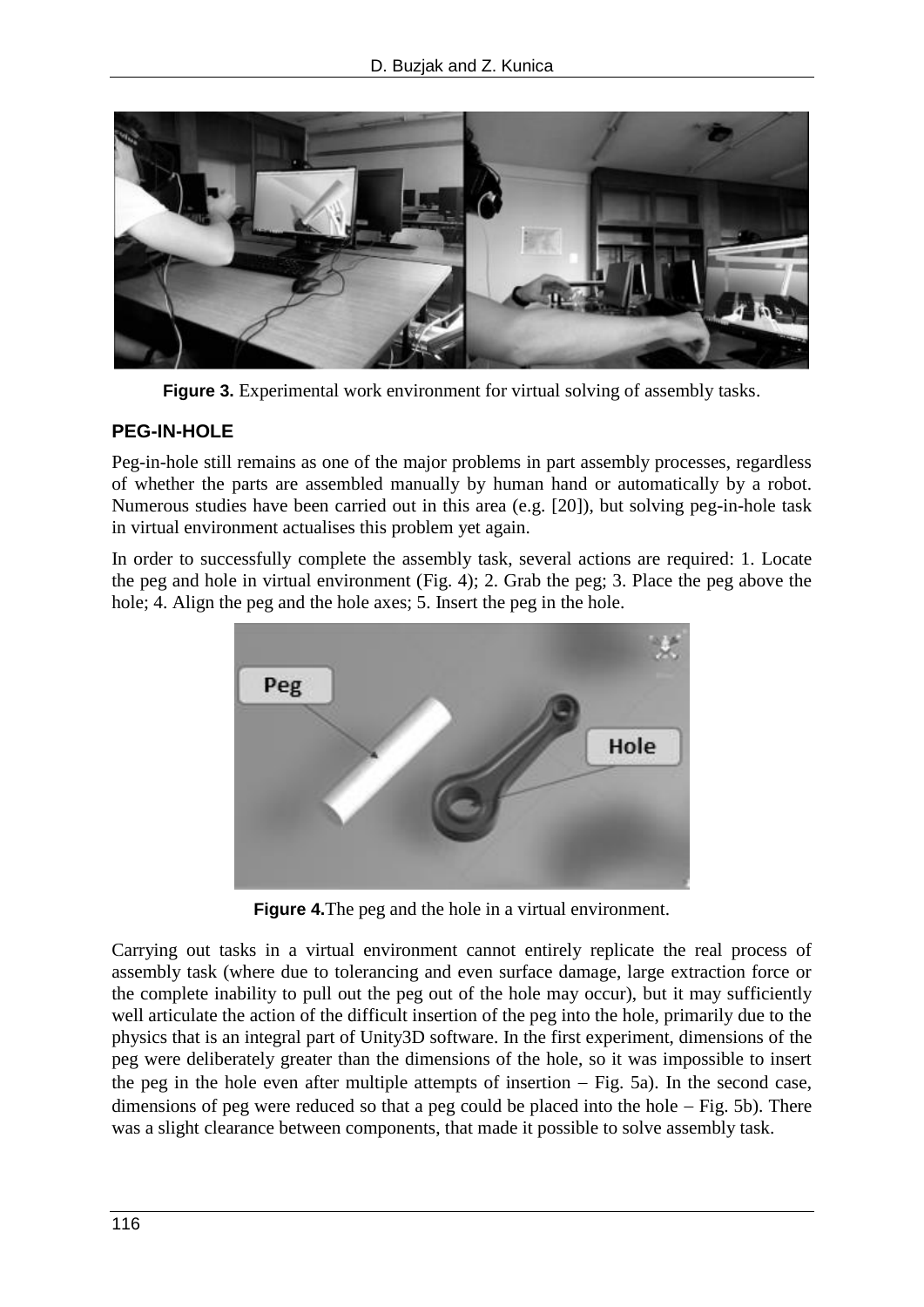

**Figure 5.** a) Impossible insertion, b) clearance between the peg and the hole.

#### **WALL SOCKET ASSEMBLY**

Since the use of the wall socket (Fig. 6) is inevitable in every facility where single-phase electric power is used, the wall socket is, therefore, one of the basic electrical installation products with a demand for large production volumes. The virtual task of wall socket assembly will allow a comparison of the time taken to perform assembly actions in the virtual environment, with the time obtained through traditional methods of designing manual assembly task procedures using predetermined motion time system, MTM-2. A wall socket assembly task will be performed for selected components and by appropriate work elements. The work element is the smallest rational part of the work that can be independently run and defines such a state of a partially mounted assembly that it can be moved to another location without unwanted disassembly. The work element is divided into movements which can be described and measured (in VR or by MTM-2).



**Figure 6**. Components of wall socket assembly [18].

The movements of the left and right hand will be dissected on the basic movements, whereby each basic movement will be assigned the standard time towards the type of motion and the condition under which it is performed using normative values of the MTM-2 system. After work analysis and assembly plan have been made, the time taken using traditional process planning using MTM-2 system amounts to 400 TMUs, corresponding to a duration of 14,40 seconds. Subsequently, it is necessary to define the virtual work environment (Fig. 7) in which the assembly task will be executed. It is important that the components for assembly should be properly positioned and oriented, as specified in the assembly plan developed by MTM-2, so it is possible to expect a faithful replication of movements (defined also by MTM-2).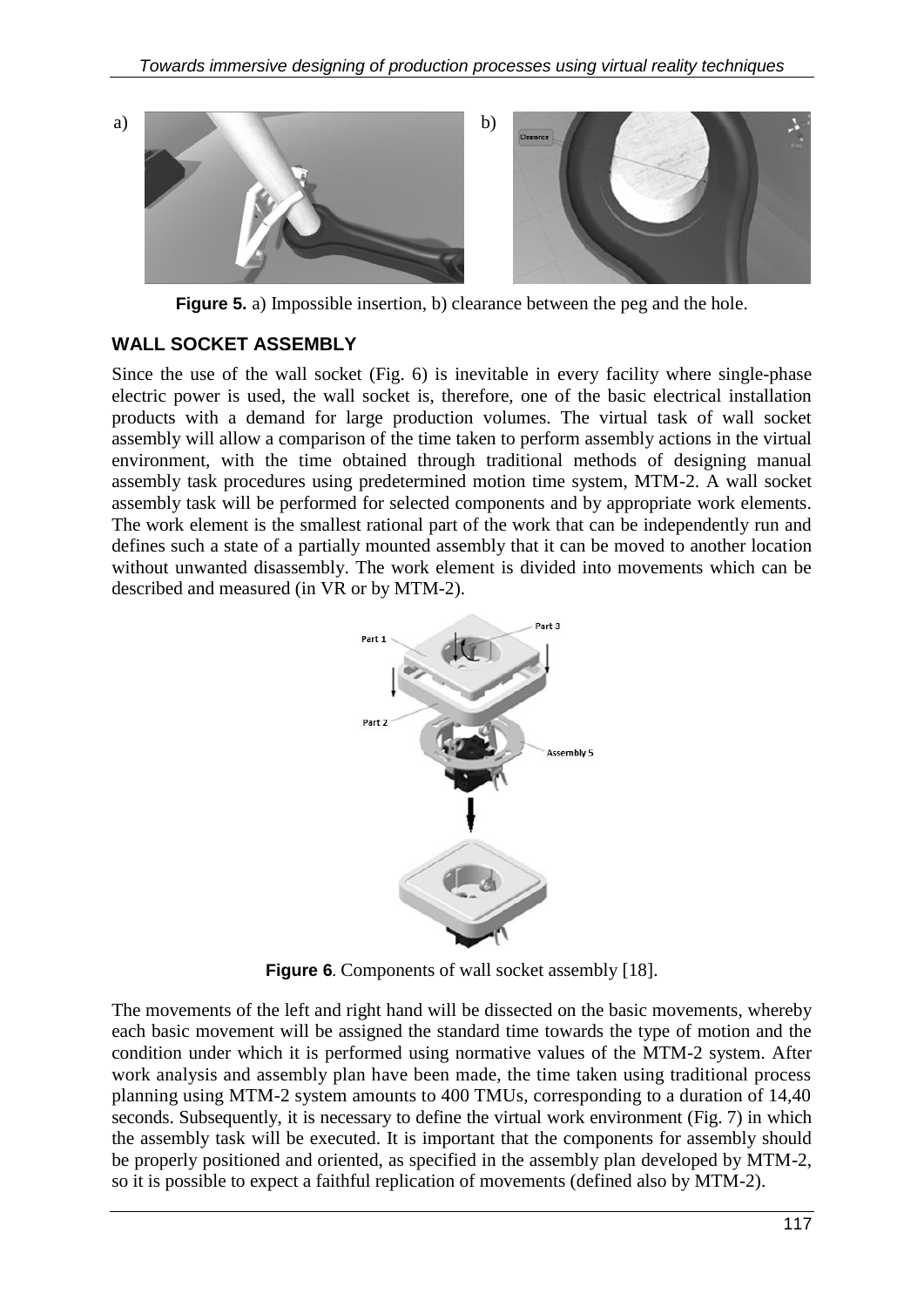

**Figure 7.** Virtual workplace – virtual assembly station with assembly plan features.

Assembly of individual parts will be performed using simple functions which turn on or turn off the graphical representation of individual components at the moment when a collision is detected between parts that need to be assembled.

When the environment is fully defined with so-called *colliders*, scripts and other required software components, wall socket assembly task can be performed (Fig. 8). The execution time of wall socket assembly will be measured with a timer inside the virtual environment. The execution time of wall socket assembly is shown in Table 2.

| <b>Assembly action</b>                                                                                                                  | Duration, s |
|-----------------------------------------------------------------------------------------------------------------------------------------|-------------|
| Getting of Assembly 5 and its<br>positioning                                                                                            | 1,83        |
| Getting of Part 1 and Part 2, their<br>mutual positioning and joint<br>positioning in relation to Assembly<br>5. (Work with both hands) | 3,70        |
| Getting of screw and its positioning<br>in relation to Part 1, Part 2 and<br>Assembly 5                                                 | 3,34        |
| Getting of screwdriver and its<br>positioning on the screw head                                                                         | 2,16        |
| Disposal of screwdriver                                                                                                                 | 0,67        |
| <b>Total duration:</b>                                                                                                                  | 11,70       |

|  | Table 2. Virtual assembly execution time of wall socket assembly. |  |  |
|--|-------------------------------------------------------------------|--|--|
|  |                                                                   |  |  |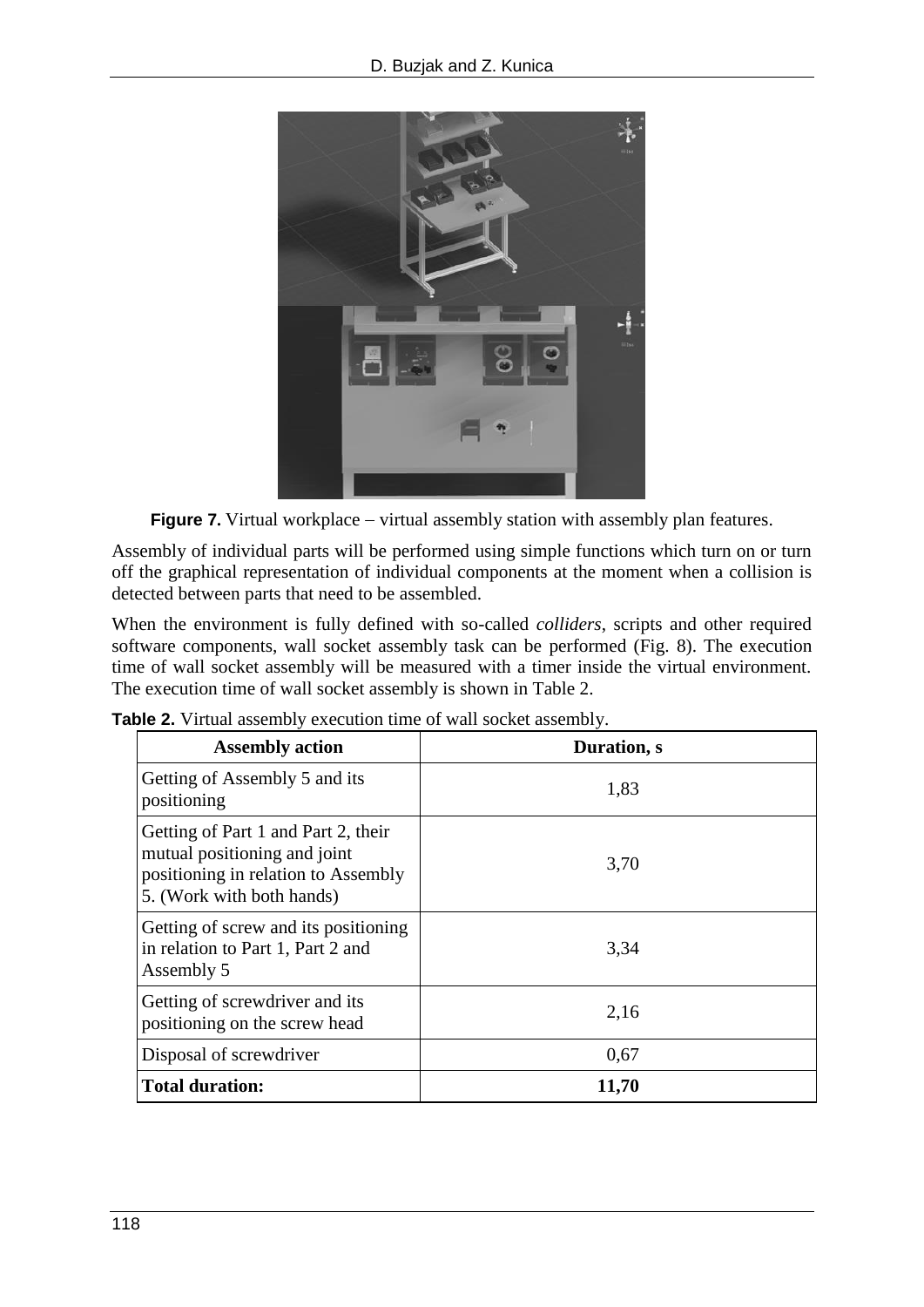a) b)

**Figure 8**. a) Insertion of Part 1 into Part 2, b) Insertion of the screw.

The total duration of the wall socket assembly process in the virtual environment takes 11,70 seconds. For comparison, assembly time of identical process with traditional planning method using MTM-2 technique was estimated at 400 TMUs, which equals a period of 14,40 seconds. Therefore, assembly in a virtual environment has been done for 2,70 seconds less, which means that the process is done roughly 19 % faster than the time scheduled to perform assembly operations through predetermined motion time system.

A shorter time to complete the assembly task in virtual environment may in some way be expected due to the fact that the assembly process, following work analysis, could not be fully replicated due to the lack of virtual environment in terms of the difficult execution of certain actions such as screwing and tightening the screws due to the lack of force feedback. If haptic devices were used, it is expected that the assembly process could be fully replicated, so it may be concluded that virtual assembly and assembly in reality are coincident. Such simple conclusion is of extreme importance for manufacturing and production.

#### **ADVANTAGES AND DISADVANTAGES OF USING VR**

Performing the assembly tasks in an immersive environment does not require too long learning, and creates an intuitive environment that can serve to gain experience and simulate work to make it easier to perform in reality. Given the fact that the wall socket is not an assembly that consists of complex geometry, special materials or particularly difficult assembly task for assemblers, the advantage of this approach may not be fully apparent. Virtual training would result in considerably higher savings in complex assembly products, where more advanced assembly operations are required and where potential damage may be caused to highly valuable components if the assembler does not possess certain foreknowledge about the assembly components. Further, in the field of large products (plane and ships), there are great advantages in terms of VR presentation. In a communication between potential owner/investor and manufacturer, VR presentation makes realistic model and is much cheaper than making a physical prototype (1:1), which even may not be possible. VR presents a great advantage in comparison with conventional presentations used in past. Using VR techniques owners/investors can monitor the design and production progress of their order and be important collaborate in early and critical phases where any changes are least expensive.

The advantages and disadvantages of immersive designing of production processes using VR are listed as follows.

Advantages:

- the virtual environment creates an intuitive space where users are easily trained,
- the user in a very short time, within a matter of minutes, can learn how to use the virtual reality device, such as Oculus Rift headset or the Leap Motion Controller,
- there are great savings in design due to easy definition of environment and work tasks,
- excellent visualisation of geometry from any point of view,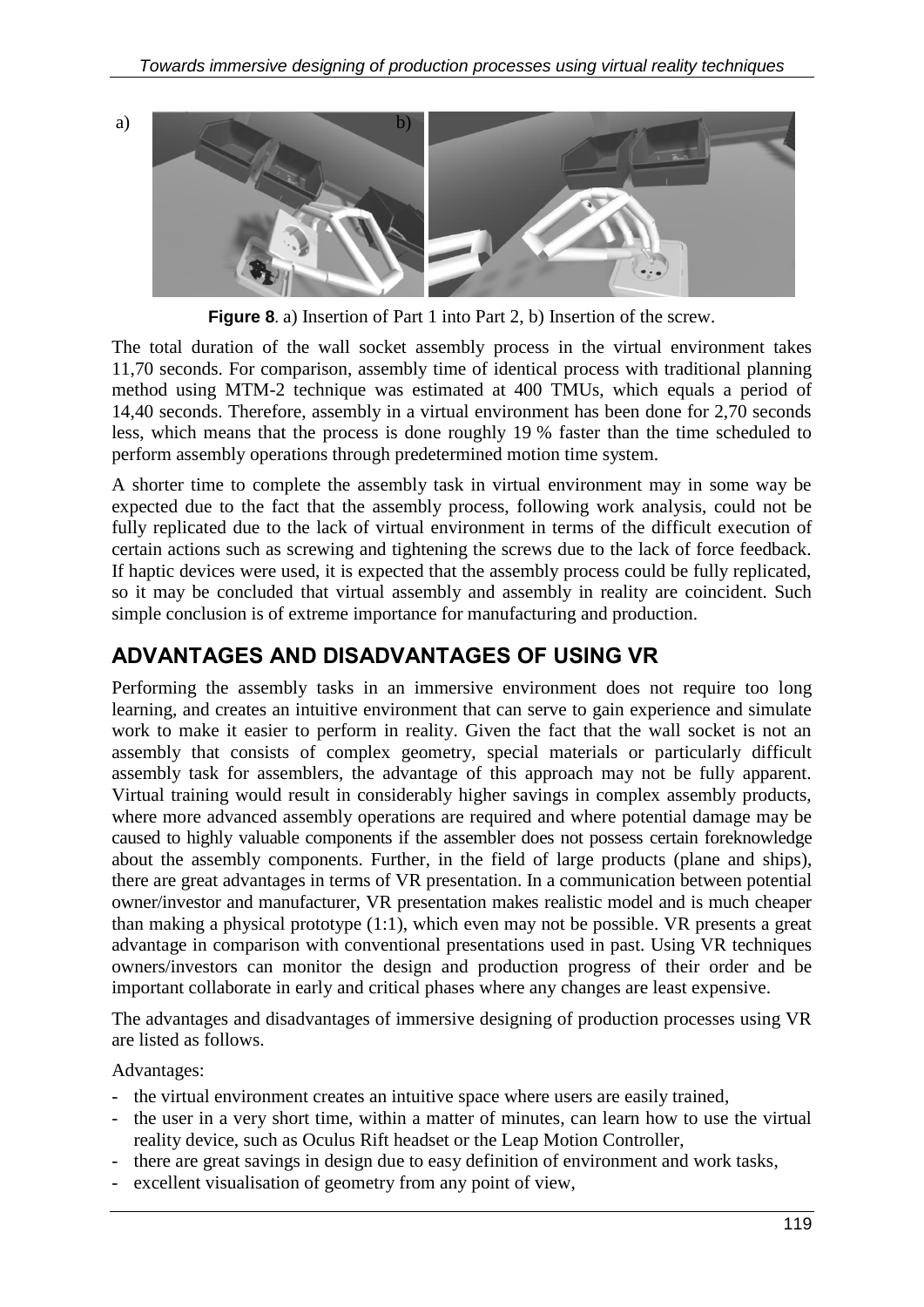- in addition to realistic visualisation, the great advantage of this system is the ability to interact with all types of parts regardless of their size,
- getting acquainted with the product before making a physical prototype,
- once the parts are saved in the appropriate format, one can quickly define the scene for a different geometry,
- it is possible to perform a variety of tasks due to the flexibility of the system,
- assembly can be done at different locations (e.g. at home),
- easy virtual training for different activities,
- the system is suitable for the implementation of ergonomic research (biometrics),
- a virtual environment is a safe environment without the risk of injury to human operators and damage to work parts and tools.

Disadvantages:

- the user may feel slight nausea and discomfort when using the headset device,
- for each particular task, scene should be newly set,
- required conversion of CAD geometry formats into a format suitable for VR development platform,
- limitation of user movements due to geometrical features of the equipment,
- misconfiguring of the user's hands when there is a physical barrier between hand and the Leap Motion Controller sensors, or when device is used in a too bright environment.

#### **TEAMWORK AND COLLABORATIVE MAN-MACHINE WORK USING VR**

The VR also presents new views on team work for multiple users involved in a process and collaborative man-machine work, typically simultaneous work of human and robot. Teamwork involving multiple Leap Motion Controllers is a good idea to overcome the limitations that arise when using only the single one. Some restrictions that occur when using Leap Motion Controller are: erroneous detection of user's hands if multiple hands in scene or when obstacles, such as wire (e.g. from a VR headset) exist between the camera, overlapping of user's fingers (e.g. if one hand is below the other, controller will not be able to perceive the lower hand and it will not be detected). The problem that persists when using Leap Motion Controller is well known and is related to the most motion capture systems that use a camera device to capture the user's movements. To overcome mentioned problems, the idea of using multiple Leap Motion Controllers is conceived. That would allow a larger Field-Of-View (FOV) of the device, but also the teamwork of multiple users and their common task execution in the virtual environment. However, using multiple Leap Motion Controllers on a single computer within Unity3D software is not possible at this time without modifications that require the creation of a virtual machine.

Due to built-in physics, Unity3D can also be used in the field of robotics. Initially, the CAD model of robot needs to be imported into Unity3D. Then, it is necessary to define the constraints and relationships between the individual joints of the robot via the embedded joint options. Once the joints are brought into the mutual relationship, it is necessary to approach solving the kinematic problem (e.g. using C# or similar language). When everything is set, the robotic model in the Unity3D can communicate with the real robot via the TCP/IP protocol. The aforementioned principle would be used for direct motion-oriented programming of the robot, where the robot could perform human-induced motion replication from Leap Motion Controller. A particular advantage of human-robot interaction would be visible in some actions of certain production tasks where it is necessary to combine human work (which is sometimes more cost-effective than robots) and robot work. In such situations, the robot would perform tasks where it achieves better results than humans, while humans would execute the tasks that are unprofitable to use robots (e.g. due to complex and changing work environment and high costs). Such work would result in greater flexibility and productivity.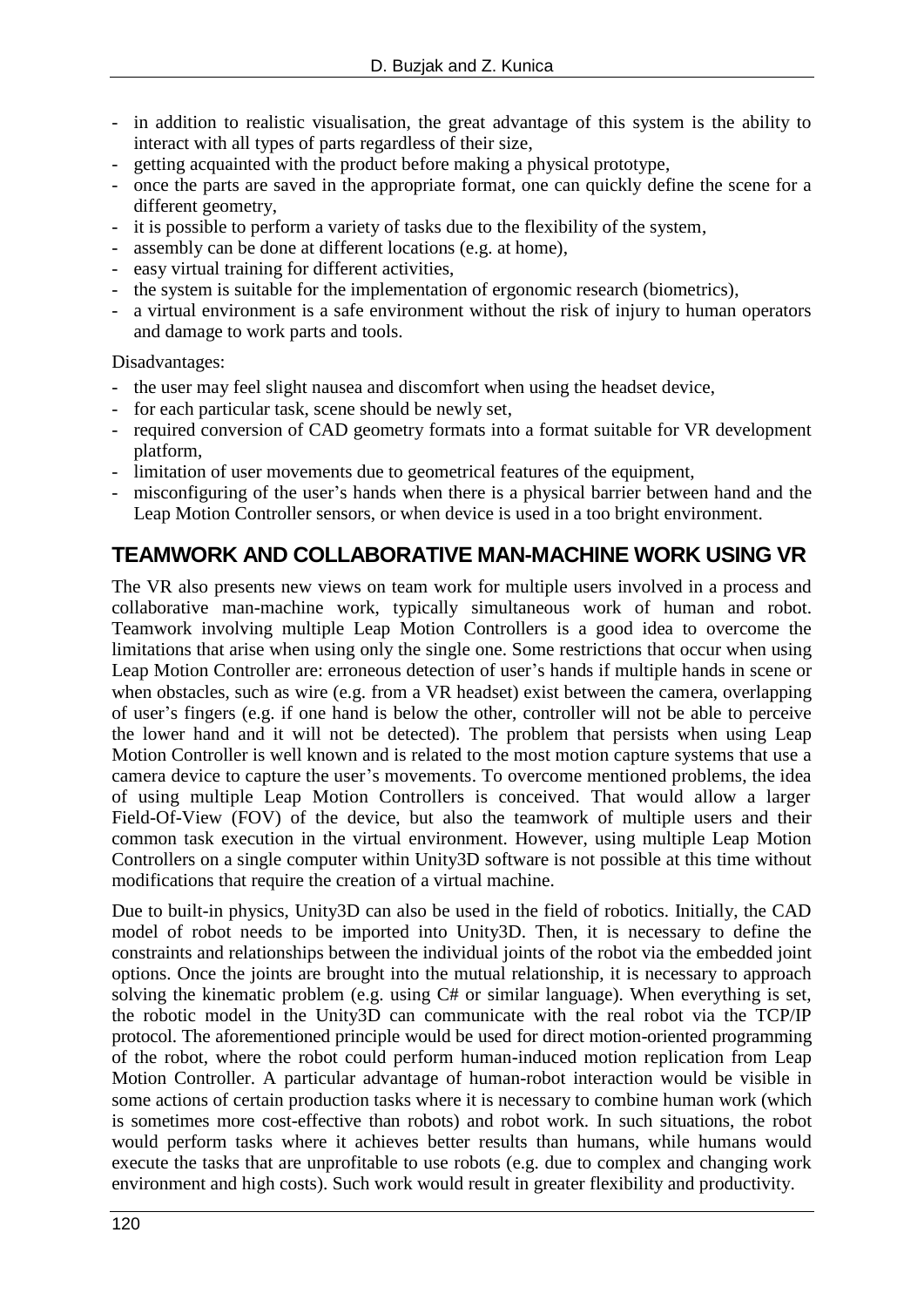### **CONCLUSIONS AND FURTHER WORK**

Virtual reality has an increasing importance and application in the diverse fields of human activity. The benefits of VR are mostly visible currently in product visualisation and marketing activities, but even larger potential lays in a treatment of VR as a specific tool in integrated and concurrent product, process and system design and planning, including ergonomics and teamwork man-machine research. Also, great potential lies in large and highly competitive industries such as automotive, aerospace and shipbuilding industry where the competition is globally distributed and extremely advanced. The immersive environment provides the ability to join geographically distributed participants in the same discussion within the same environment which is helpful when clarifying essential pieces of information about product characteristics.

The widening availability of equipment and recent commercialisation of VR devices resulted in the easier simulation of processes in production plants such as virtual assembly, without too large investment, at least in the first stage of the research and implementation. Solving tasks in a virtual environment can serve to compare (and re-evaluate) traditional approaches to designing production processes with a modern approach, using VR techniques. Here in the paper, the results of VR assembly planning and classic assembly planning using MTM were compared on wall socket assembly task. Assembly task in a virtual environment was performed faster than the execution time predicted by the MTM-2 system. The difference in time is the consequence of the limitations of the available VR equipment (inability to accomplish all the assignments from work analysis and assembly plan) where the use of the haptic devices would most likely result in overlap of the assembly time in the virtual environment and projected time using the MTM-2 system. This would mean that performing tasks in the virtual environment does not cause additional delays. Reported approach and work done by the authors contribute by the improvements in better connection between CAx and VR software, as well as in immersification of planning of manual work (assembly). Based on the studied literature, the authors did not find that such or similar approach has been implemented so far.

With technology advancement and better quality headsets, the adverse consequences will most likely be reduced to a minimum. A further enhancement is possible using technologies such as 3D scanning that would allow faster incorporation of complex real-world models into CAD software or even directly into VR software, without using formatting tools.

Also, incorporating VR module in CAx software will result with no need to use tedious work of format conversion in the future.

Future work would involve the use of haptic devices for a more faithful replication of the assembly processes and exploration of human-robot interaction (collaborative man-machine work). Obviously, with time span, the area of computer-mediated reality will experience further expansion: this could result not only in a thorough change of the current work and lifestyle of people, but also in unprecedented addressing of problems of the material world and human sensing and reasoning about it.

## **REFERENCES**

- [1] Robinson, N. and Vinod, A.P.: *Noninvasive Brain-Computer Interface: Decoding Arm Movement Kinematics and Motor Control*. IEEE Systems, Man, and Cybernetics Magazine **2**(4), 4-16, 2016, [http://dx.doi.org/10.1109/MSMC.2016.2576638,](http://dx.doi.org/10.1109/MSMC.2016.2576638)
- [2] de Sa, A.G. and Zachmann, G.: *Virtual reality as a tool for verification of assembly and maintenance processes*. Computers & Graphics **23**(3), 389-403, 1999, [http://dx.doi.org/10.1016/S0097-8493\(99\)00047-3,](http://dx.doi.org/10.1016/S0097-8493(99)00047-3)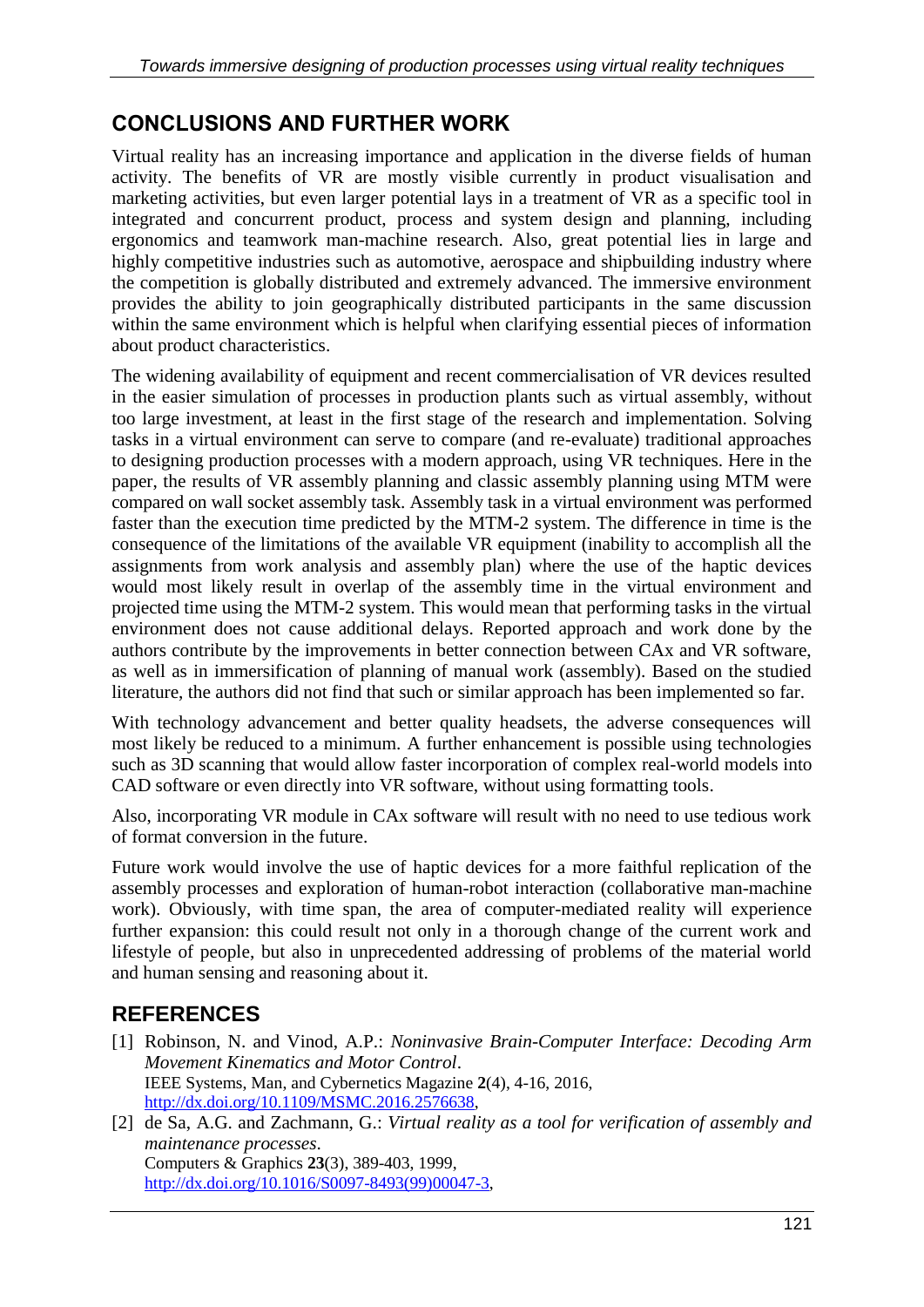- [3] Iwata, K.; Onosato, M.; Teramoto, K. and Osaki, S.: *Virtual manufacturing systems as advanced information infrastructure for integrated manufacturing resources and activity*. CIRP Annals **46**(1), 335-338, 1997, [http://dx.doi.org/10.1016/S0007-8506\(07\)60837-3,](http://dx.doi.org/10.1016/S0007-8506(07)60837-3)
- [4] Mujber, T.S.; Szecsi, T. and Hashmi, M.J.: *Virtual reality applications in manufacturing process simulation*. Journal of Materials Processing Technology **155-156**, 1834-1838, 2004, [http://dx.doi.org/10.1016/j.jmatprotec.2004.04.401,](http://dx.doi.org/10.1016/j.jmatprotec.2004.04.401)
- [5] Boothroyd, G. and Dewhurst, P.: *Design for assembly A Designer's Handbook.* Deparment of Mechanical Engineering, University of Massachusetts, Amherst, 1983,
- [6] Žiha, K. and Skala, K.: *Virtual modelling in shipbuilding.* Proceedings of 33<sup>rd</sup> International Convention on Information and Communication Technology, Electronics and Microelectronics, MIPRO 2010, 328-333, 2010,
- [7] Duffy, V.G. and Salvendy, G.: *Concurrent engineering and virtual reality for human resource planning*. Computers in Industry **42**(2-3), 109-125, 2000, [http://dx.doi.org/10.1016/S0166-3615\(99\)00065-2,](http://dx.doi.org/10.1016/S0166-3615(99)00065-2)
- [8] Fernandez, R.P. and Alonso, V.: *Virtual Reality in a shipbuilding environment*. Advances in Engineering Software **81**, 30-40, 2015, [http://dx.doi.org/10.1016/j.advengsoft.2014.11.001,](http://dx.doi.org/10.1016/j.advengsoft.2014.11.001)
- [9] Smith, R.P.: *The historical roots of concurrent engineering fundamentals*. IEEE Transactions on Engineering Management **44**(1), 67-78, 1997, [http://dx.doi.org/10.1109/17.552809,](http://dx.doi.org/10.1109/17.552809)
- [10]Helander, M.G.; Khalid, H.M. and Tseng, M.M.: *Mapping customer needs in web-based DIY design of consumer products*. Proceedings of the 3rd Annual International Conference on Industrial Engineering Theories, Applications and Practice. Hong-Kong, 1998,
- [11]Nickenig, H.-J. and Eitner, S.: *Reliability of implant placement after virtual planning of implant positions using cone beam CT data and surgical (guide) templates*. Journal of Cranio-Maxillo-Facial Surgery **35**(4-5), 207-211, 2007, [http://dx.doi.org/10.1016/j.jcms.2007.02.004,](http://dx.doi.org/10.1016/j.jcms.2007.02.004)
- [12]Stokbro, K.; Aagaard, E.; Torkov, P.; Bell, R.B. and Thygesen, T.: *Virtual planning in orthognathic surgery*. International Journal of Oral & Maxillofacial Surgery **43**(8), 957-965, 2014, [http://dx.doi.org/10.1016/j.ijom.2014.03.011,](http://dx.doi.org/10.1016/j.ijom.2014.03.011)
- [13]Sahol Hamid, N.S.; Aziz Abdul, F. and Azizi, A.: *Virtual Reality Applications in Manufacturing System: A Review*. Preseted at: Science and Information Conference, London, 2014,
- [14]Kelsick, J.J. and Vance, J.M.: *The VR factory: discrete event simulation implemented in a virtual environment*. Proceedings of 1998 ASME Design Engineering Technical Conferences, Atlanta, 1998,
- [15]Okulicz, K.: *Virtual reality-based approach to manufacturing process planning*. International Journal of Production Research **42**(17), 3493-3504, 2004,
	- [http://dx.doi.org/10.1080/00207540410001699426,](http://dx.doi.org/10.1080/00207540410001699426)
- [16]Talvas, A.; Marchal, M. and Lécuyer, A.: *A Survey on Bimanual Haptic Interaction*. IEEE Transactions on Haptics **7**(3), 285-300, 2014, [http://dx.doi.org/10.1109/TOH.2014.2314456,](http://dx.doi.org/10.1109/TOH.2014.2314456)
- [17]Buzjak, D.: *Towards immersive designing of production processes using virtual reality techniques.* M.Sc Thesis. In Croatian.

Faculty of Mechanical Engineering and Naval Architecture, Zagreb, 2017,

[18]Jezl, D.: *Design of process of final assembly of wall socket by software CATIA/DELMIA.* B.Sc. thesis. In Croatian.

Faculty of Mechanical Engineering and Naval Architecture, Zagreb, 2009,